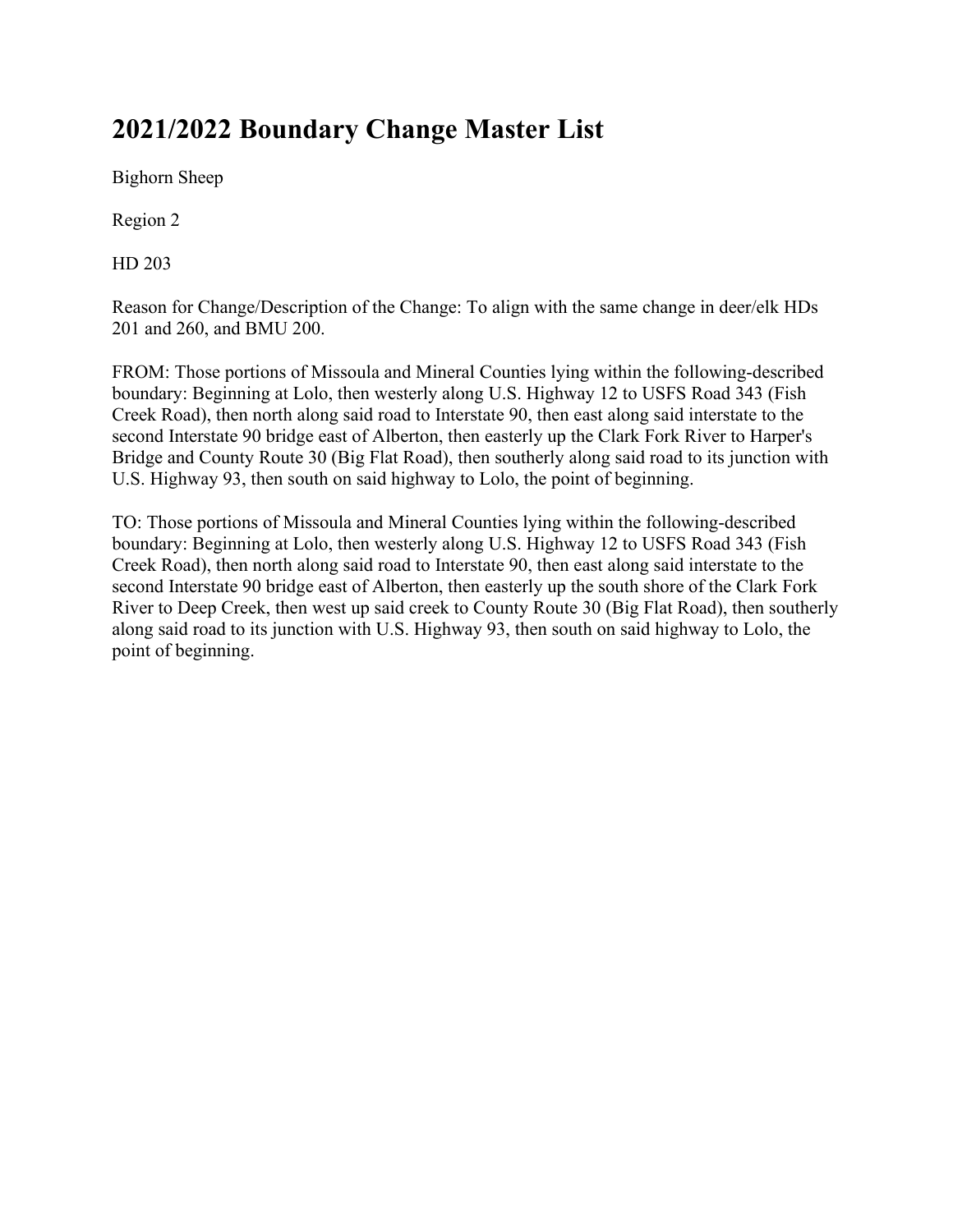## HD 250

Reason for Change/Description of the Change: Align HD with Deer and Elk boundary and prevent harvest of HD270 sheep with HD250 permit.

FROM: That portion of Ravalli County lying within the following-described boundary: Beginning at the junction of Tin Cup Creek and U.S. Highway 93 at Darby, then southerly along said highway to the Montana-Idaho border, then southwesterly and northerly along said border to Tin Cup Creek Headwaters, then easterly down Tin Cup Creek to its junction with U.S. Highway 93, the point of beginning.

TO: That portion of Ravalli County lying within the following described boundary: Beginning at the junction of US Highway 93 and County Road 98 near Conner, then west along said road to its junction with the West Fork Bitterroot Road, then southwest on said road to its junction with the ridgeline between the Spade Creek and Piquette Creek drainages (along the boundary between the West Fork and Darby Ranger Districts), then up said ridgeline to USFS Trail 601 and Shook Mountain, then south on said trail to Medicine Point and USFS Trail 56, then south on said trail to the headwaters of Base Creek, then southeast down said creek to its junction with Wiles Creek, then east down said creek to its junction with Warm Springs Creek, then southeast up said creek to its junction with Porcupine Creek, then southeast up said creek and along the headwaters in Sections 24 and 25, Township 1 South, Range 20 West, to the ridgeline between Camp Creek and Shields Creek, then south on said ridgeline to the Montana-Idaho border, then in a southwesterly and northerly direction along said border to its junction with the Trapper Creek headwaters, then east and southeast down said creek to its junction with the West Fork Bitterroot Road, then northeast along said road to its junction with County Road 98, then east on said road to its junction with US Highway 93 near Conner, the point of beginning.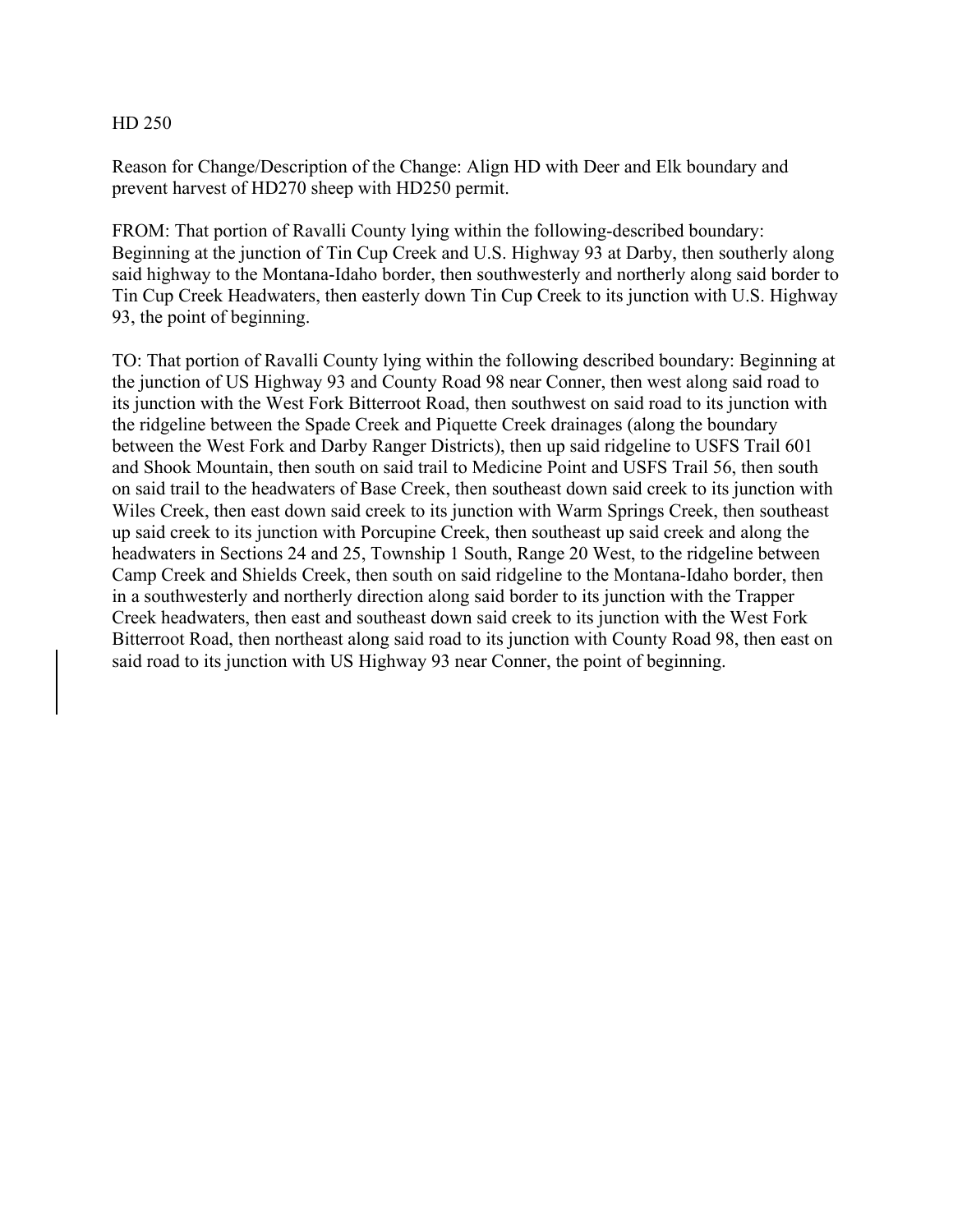## HD 270

Reason for Change/Description of the Change: Align HD with Deer and Elk boundary and prevent harvest of HD270 sheep with HD250 permit. The legal description for HD270 BHS should mirror exactly that for DEA 270, as follows:

TO: That portion of Ravalli County lying within the following described boundary: Beginning in Darby, then south along US Highway 93 to its junction with the Conner Cutoff Road (County Road 9830) south of Conner, then west along said road to its junction with the West Fork Bitterroot Road, then southwest on said road to its junction with the ridgeline between the Spade Creek and Piquette Creek drainages (along the boundary between the West Fork and Darby Ranger Districts), then southeast up said ridgeline to USFS Trail 601, then east and south along said trail past Shook Mountain and Medicine Point to USFS Trail 56, then west on said trail to the headwaters of Base Creek, then southeast down said creek to Wiles Creek, then east down said creek to Warm Springs Creek, then southeast up said creek to Porcupine Creek, then southeast up said creek and along its headwaters in Section 30, Township 1 South, Range 19 West, to the ridgeline between Camp Creek and Shields Creek, then south on said ridgeline to the Montana-Idaho border, then easterly along said border to the Continental Divide, then in a northeasterly direction along said divide to the Bitterroot-Rock Creek Divide, then in a northerly direction along said divide to its junction with State Route 38 (Skalkaho Road), then westerly down said road to Sleeping Child Road (State Route 501), then south along said road to Old Darby Road (County Road 87), then south along said road to US Highway 93, then south along said highway to Darby, the point of beginning.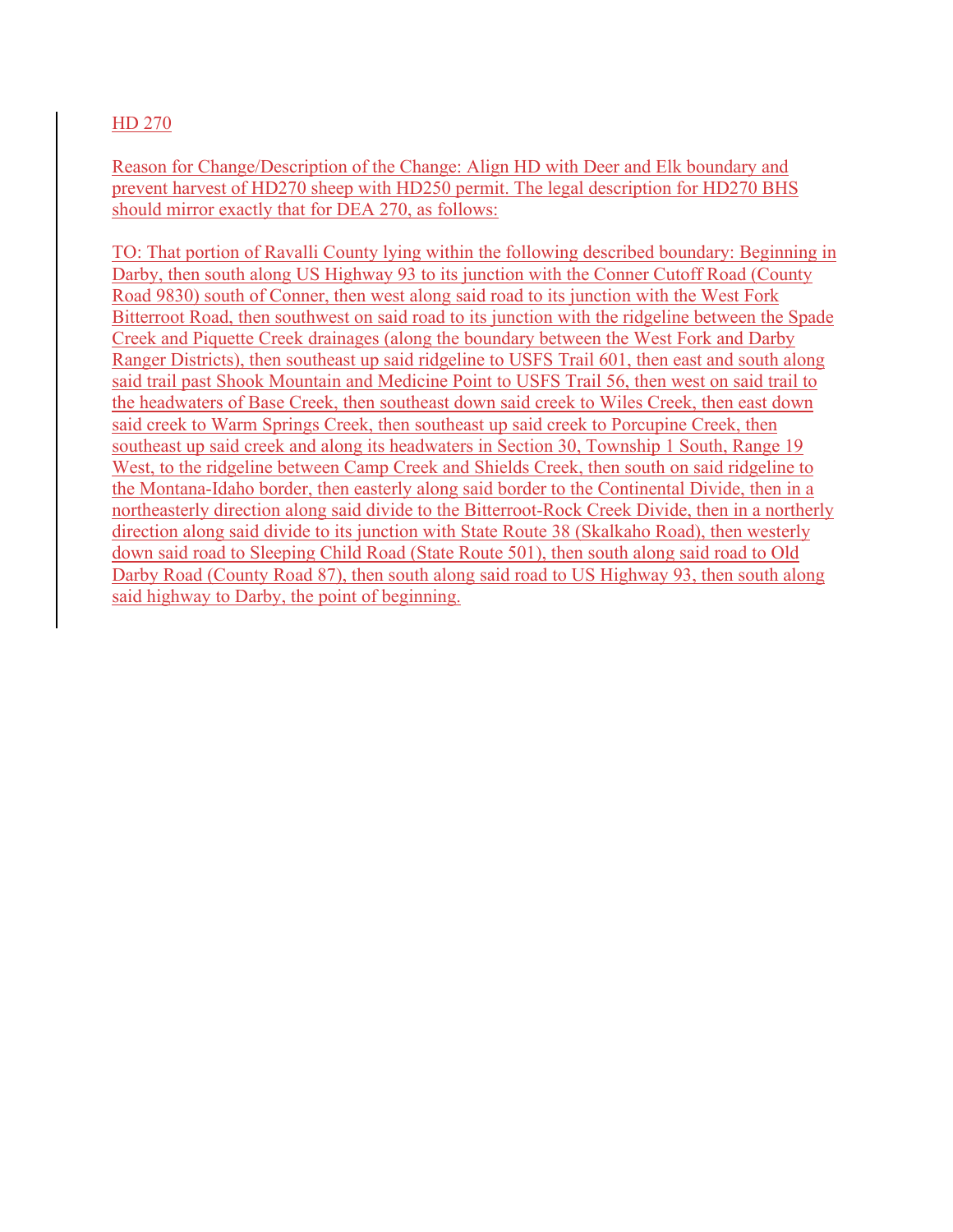## Region 3

HD 380

Reason for Change/Description of the Change: Regulation Simplification. Change HD boundary to match D/Edeer and elk HD 380 boundary. Remove the portion of HD 380 that is between the Missouri River and U.S. Hwy 287 to HD 390.

FROM: Those portions of Jefferson, Broadwater and Lewis and Clark Counties lying within the following-described boundary: Beginning at Boulder, then southerly along Route 69 to the Interstate 90 bridge, then easterly along Interstate 90 to the Jefferson River Bridge near Three Forks, then northerly down said river to the Missouri River, then northerly down the east bank of said river and the east shoreline of Canyon Ferry Reservoir to the Canyon Ferry Dam, then northerly and westerly along the west shoreline of Hauser Lake to the Causeway at Lake Helena, then westerly along Route 453 (Lincoln Road), to the intersection of Interstate 15, then southerly along said interstate to Boulder, the point of beginning.

TO: Those portions of Jefferson, Broadwater, and Lewis and Clark Counties lying within the following-described boundary: Beginning at Boulder, then southerly along Route 69 to Interstate 90, then easterly along said route to its junction with U.S. Hwy 287, then northeasterly along U.S. Hwy 287 to its junction with the Missouri River near Toston, then northerly down the east bank of said river and the east shore of Canyon Ferry Reservoir to Canyon Ferry Dam and Route 284, then southwesterly along said route to US Highway 12-287, then westerly along said highway to Route 518 at East Helena, then southerly along said route to the junction with Interstate 15, then southerly along said interstate to Boulder the point of beginning.¶ ¶